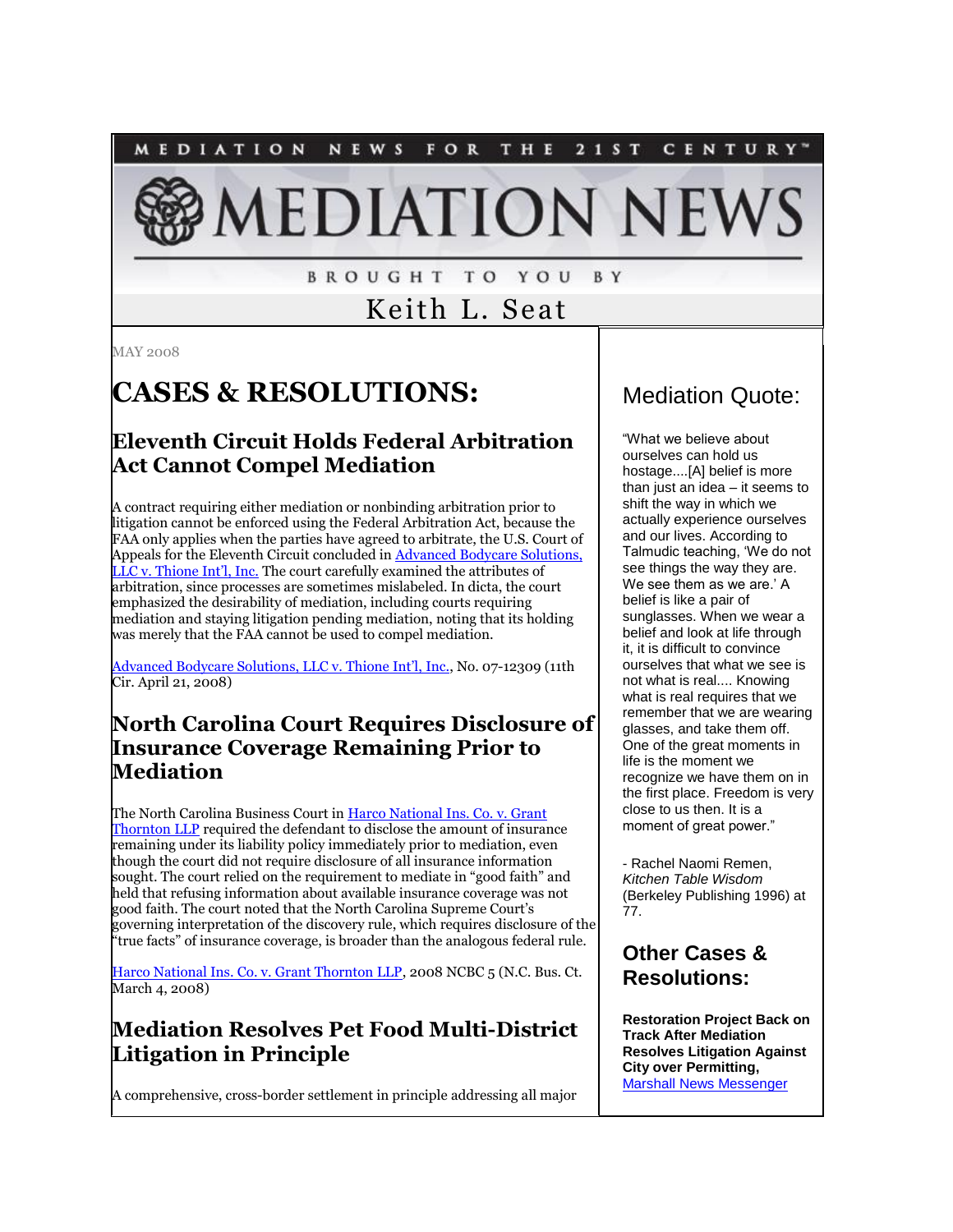terms has been reached through mediation in the Pet Food Multi-District Litigation. While approval of a definitive settlement agreement is required, along with approval of both the U.S. federal court and Canadian courts, the parties reported to the New Jersey court that they are confident of final resolution. Once finalized, the administrator of a settlement fund will provide details to pet owners on how to submit individual claims.

[Marketwire](http://www.marketwire.com/mw/release.do?id=838913) (April 1, 2008)

#### **Mediation During Trial Yields \$7.5 Million Settlement for Injuries from Stepping into Hole**

Five defendants ultimately agreed to pay \$7.5 million after mediation to resolve claims by a man with severe injuries from stepping into a hole left by the removal of an electrical pole on a construction site. Defendants blamed each other, and asserted that plaintiff was trespassing when he was injured. Trial was initially delayed to permit mediation, but settlement efforts continued during the trial proceedings. When the trial began, plaintiff's counsel stated that his demand would increase by a quarter million each day, and the case ultimately settled at the end of the week a million dollars higher, just before plaintiff's mother was to testify. Plaintiff's counsel agreed to use a mediator from a law firm that had represented another defendant in the case who had settled prior to the last minute mediation.

[The Legal Intelligencer](http://tinyurl.com/63o6x9) (April 30, 2008) (Subscription Required)

#### **Lawsuit Filed to Spur More Insurance Mediation**

Litigation has begun asserting that property insurers deliberately failed to inform Florida policyholders that they can seek mediation for hurricane claims, allegedly saving the insurance industry \$400 million in mediation and extra claims settlement costs. The case was brought on behalf of a homeowner against the Florida Office of Insurance Regulation and the Department of Financial Services, alleging that the agencies allowed insurers to ignore their obligations to offer mediation. While class action certification is not being sought, plaintiff's counsel hopes the state agencies will become more diligent in enforcing the mediation notification requirement. The state disputes the claims, stating that it does focus on getting homeowners with insurance disputes into mediation. Over 13,000 requests for mediation of hurricane claims have been submitted in the last 27 months, and about 140 are still arriving monthly. The mediation program, which has been extended to July 31, 2008, has resolved 80-90 percent of the claims.

[Orlando Sentinel](http://tinyurl.com/5kmqn8) (April 3, 2008); [Business Wire](http://www.businesswire.com/portal/site/home/news/sections/?ndmViewId=news_view&newsLang=en&newsId=20080402006109) (April 2, 2008)

## **Movie and TV Stars Pursue Mediation**

"Desperate Housewife" star Nicollette Sheridan has avoided a June 30 trial date by reaching a confidential settlement through mediation with her exmanager over his claim for ten percent of her earnings, after a Los Angeles judge ordered the parties into mediation last October. In separate litigation against Keanu Reeves by a paparazzo photographer who claims severe injuries from the actor backing into him with a Porsche, Reeves' lawyer has sought mediation of the claims and requested that legal proceedings be suspended in

(Texas) (April 19, 2008)

**Mediation Continues in Defective Design and Construction Claims by County Against Eleven Contractors in Four Cases, [Beaufort Gazette](http://www.beaufortgazette.com/local/story/286001.html) (South** Carolina) (April 4, 2008)

**County Authorizes Mediation over Land Deal with School Where Intentions Not Included in Contract Language,** [The News-Press](http://www.news-press.com/apps/pbcs.dll/article?AID=/20080406/NEWS0101/804060362/1003/ACC) (Florida) (April 6, 2008)

**Efforts to Obtain State Approval to Build Hospitals Four Miles Apart Headed to Mediation,** [The Business](http://triad.bizjournals.com/triad/stories/2008/03/10/daily35.html)  [Journal](http://triad.bizjournals.com/triad/stories/2008/03/10/daily35.html)</u> (North Carolina) (March 13, 2008)[; Winston-](http://www.journalnow.com/servlet/Satellite?pagename=WSJ%2FMGArticle%2FWSJ_BasicArticle&c=MGArticle&cid=1173354973751&path=!business&s=1037645507703)[Salem Journal](http://www.journalnow.com/servlet/Satellite?pagename=WSJ%2FMGArticle%2FWSJ_BasicArticle&c=MGArticle&cid=1173354973751&path=!business&s=1037645507703) (March 15, 2008)

**Mediation Set over Sonoma County Wheelchair-Accessible Trail Plan Pitting Hikers Against Cows,** [Santa](http://www.pressdemocrat.com/EarlyEdition/article_view.cfm?recordID=8879&publishdate=03/16/2008)  [Rosa Press Democrat](http://www.pressdemocrat.com/EarlyEdition/article_view.cfm?recordID=8879&publishdate=03/16/2008) (California) (March 16, 2008)

**Dispute over Scope of Archdiocese Documents to Be Disclosed in \$72 Million Sex Abuse Settlement Goes to Mediation,** [Catholic](http://www.sentinel.org/node/8883)  [Sentinel](http://www.sentinel.org/node/8883) (Portland, Oregon) (March 21, 2008)

**Dispute Among Owner, Neighbors and City over Three-Story "Garage Mahal" Being Mediated,** [New Bern](http://www.newbernsj.com/news/city_38803___article.html/garage_hughes.html)  [Sun Journal](http://www.newbernsj.com/news/city_38803___article.html/garage_hughes.html) (North Carolina) (March 14, 2008)

**Bankruptcy Judge Orders Mediation Between Owner Seeking to Develop Property and Holdout Tenant,**  [Business Review](http://www.bizjournals.com/albany/stories/2008/03/10/daily48.html) (Albany, NY) (March 14, 2008)

**Appearance of Mediator Conflict of Interest in Eye of**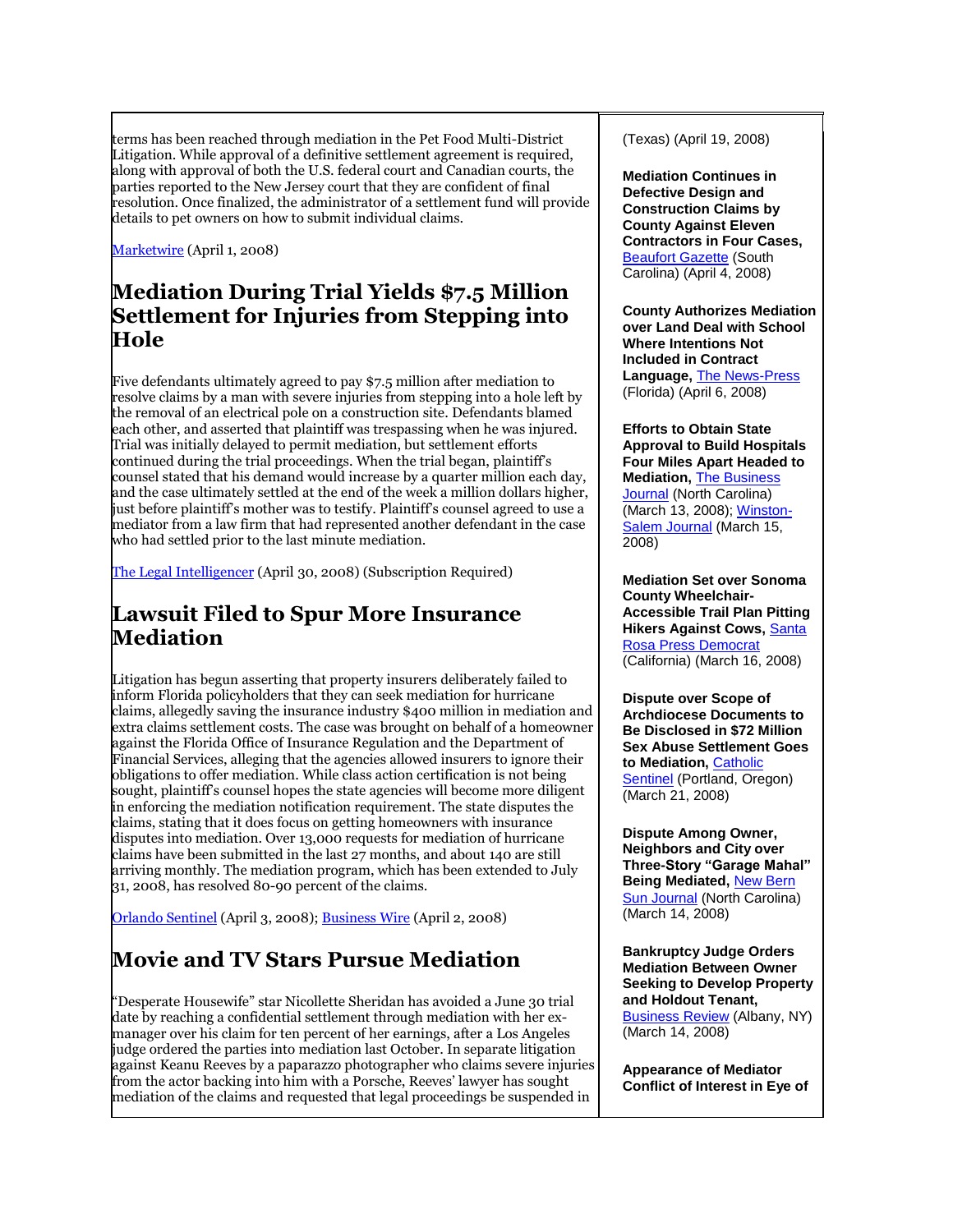the meantime.

[E! Online](http://www.eonline.com/news/article/index.jsp?uuid=3fdf25ae-c45d-4712-a634-a0bd9ae11aa5) (March 25, 2008)[; E! Online](http://www.eonline.com/news/article/index.jsp?uuid=336aaa1b-f8c6-4035-88d3-04378c0d4cd3) (March 25, 2008)

# **NEWS & INITIATIVES:**

#### **European Parliament Approves Mediation Directive for Cross-Border Civil Disputes**

After many years of effort, a Mediation Directive for cross-border civil and commercial disputes was approved by the European Parliament on April 23, 2008. The new Directive (i) requires member states to encourage training of mediators and development of codes of conduct and other quality control measures for mediation services, (ii) gives all judges the right to invite parties to mediate, (iii) requires member states to provide judgment-like status for mediated agreements, (iv) requires mediation confidentiality and protects mediators from compulsion to give evidence, and (v) ensures that statutes of limitations and prescription periods will be suspended during mediation. Member states have three years to implement the Directive for most issues, and may chose to apply the Directive to internal as well as cross-border disputes.

[European Parliament](http://conciliareconviene.weebly.com/) (Brussels) (April 23, 2008)

## **Idaho Enacts Uniform Mediation Act**

Idaho has enacted the Uniform Mediation Act (UMA), effective July 1, 2008, in order to establish confidentiality for mediation communications, with specified exceptions. The legislation is intended to encourage greater use of non-judicial mediation by providing confidentiality protections that are uniform with the recent rules adopted by the Idaho Supreme Court for courtannexed mediation. The Idaho legislation also incorporates the United Nations Model Law on International Commercial Conciliation, which is a supplement to the UMA for international commercial mediations, unless the parties agree otherwise. The UMA has now been adopted in the District of Columbia and ten states: Idaho, Illinois, Iowa, Nebraska, New Jersey, Ohio, South Dakota, Utah, Vermont and Washington state.

[Idaho S.B. 1261](http://www3.idaho.gov/oasis/S1261.html)

#### **Minnesota Adds Mediation to Fight Against Home Foreclosures**

The governor of Minnesota is emphasizing voluntary mediation in response to high levels of home foreclosures and as a further step after foreclosure counseling programs. Under his program, Minnesota agencies are to offer grants to pay for mediation if counseling has not resolved the issues, but a home-saving deal may still be possible.

[Post-Bulletin](http://news.postbulletin.com/newsmanager/templates/localnews_story.asp?a=337448&z=16) (April 16, 2008)

## **California Legislation Would Require**

**Mediation Party,** [South](http://www.sun-sentinel.com/news/local/broward/sfl-flbdaviecommons0411sbapr11,0,2590760.story)  [Florida Sun-Sentinel](http://www.sun-sentinel.com/news/local/broward/sfl-flbdaviecommons0411sbapr11,0,2590760.story) (April 10, 2008)

**Court Sends Complex Dispute over Grand Bahama Port Authority to Mediation,**  [The Bahama Journal](http://www.jonesbahamas.com/?c=45&a=16178) (March 8, 2008)

**Mediation Set over Development of Motorsport Park that Neighbors Oppose as Excessively Noisy,**  [Drivesouth](http://www.drivesouth.co.nz/news/5249/motorsport-park-appeal-directed-to-mediation) (New Zealand) (March 27, 2008)

#### **Other News & Initiatives:**

**Mediation Voluntary in Large Civil Cases in Madison County, Illinois, But Nonbinding Arbitration Required,** [Edwardsville](http://www.goedwardsville.com/site/news.cfm?newsid=19376738&BRD=2291&PAG=461&dept_id=473648&rfi=6)  [Intelligencer](http://www.goedwardsville.com/site/news.cfm?newsid=19376738&BRD=2291&PAG=461&dept_id=473648&rfi=6) (March 10, 2008)

**Marin County Courts Embrace Mediation for All Civil, Probate and Family Law Disputes,** [Marin](http://www.marinij.com/opinion/ci_8647621)  [Independent-Journal](http://www.marinij.com/opinion/ci_8647621) (California) (March 21, 2008)

**Legal Culture Shifting Towards Mediation in Michigan,** [MLive.com](http://www.mlive.com/business/index.ssf/2008/04/mediation_talk_first_before_go.html) (April 4, 2008)

**Ohio's Foreclosure Mediation Programs Continue,** [Mansfield News](http://www.mansfieldnewsjournal.com/apps/pbcs.dll/article?AID=/20080326/UPDATES01/80326021)  [Journal](http://www.mansfieldnewsjournal.com/apps/pbcs.dll/article?AID=/20080326/UPDATES01/80326021) (March 26, 2008); [Kentucky Post](http://www.kypost.com/content/wcposhared/story.aspx?content_id=65d64ae3-dbe8-4d63-bb63-ce6fb45d9c2f) (April 1, 2008); [U.S. News & World Report](http://www.usnews.com/articles/business/real-estate/2008/04/21/how-ohio-is-tackling-the-foreclosure-crisis.html) (April 21, 2008)

**Publicity Grows for Hospital Mediation Plan,** [Pennsylvania](http://tinyurl.com/6acsrl)  [Law Weekly](http://tinyurl.com/6acsrl) (March 17, 2008) (Subscription Required)[; The](http://www.phillyburbs.com/pb-dyn/news/113-03282008-1510357.html)  [Intelligencer](http://www.phillyburbs.com/pb-dyn/news/113-03282008-1510357.html) (Philadelphia) (March 28, 2008)[; 6abc.com](http://abclocal.go.com/wpvi/story?section=news/health&id=6046099) (Philadelphia) (March 28, 2008)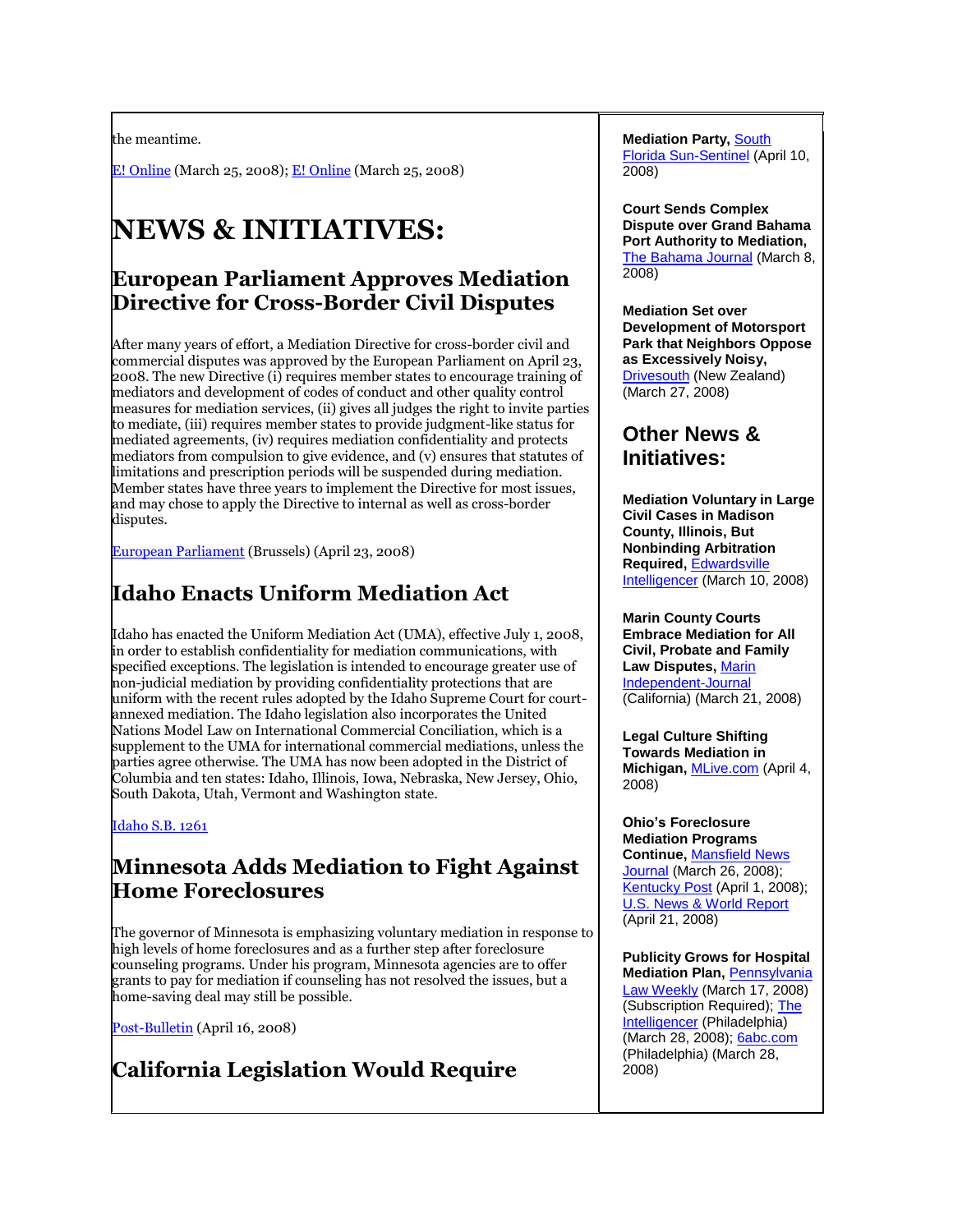## **Mediation of Public Works Disputes**

Pending California legislation would require mediation at the option of the claimant for disputes of \$50,000 or more arising from public works contracts involving local agencies, cities and counties, followed by binding arbitration if mediation is not fully successful, unless another dispute resolution process was provided in the contract. If the parties are unable to agree on the mediator or arbitrator, the legislation mandates selection through the American Arbitration Association. If litigation is required to enforce the provisions, the legislation provides attorneys' fees and costs to the prevailing party.

[California S.B. 1642](http://info.sen.ca.gov/pub/07-08/bill/sen/sb_1601-1650/sb_1642_bill_20080403_amended_sen_v97.html) (April 3, 2008)

#### **Resignations Undercut Florida's Open Government Mediation Program**

Florida's Open Government Mediation Program began in the early 1990s with the Attorney General's office acting as an intermediary to assist requesters in getting access to documents or meetings of government agencies, rather than agencies spending substantial resources fighting public access. The process was so successful that it was enacted by the state in 1996 and grew to over 120 cases per year. Recently, Florida's Attorney General McCollum has not made the program a priority and top-level turnover has resulted in a one-third reduction in the cases being handled, raising concern among media groups. However, Attorney General McCollum stated that the mediation process has been very successful and promised it will continue.

[Orlando Sentinel](http://www.fsne.org/sunshine2008/news/orlando/) (March 16, 2008)

#### **Missouri Bar Begins Mediation Program for Attorneys in Office Conflicts**

Attorneys in disputes due to economic changes at their firm or communication problems will be offered free mediation by the Missouri Bar in a program beginning June 1, 2008. The process requires the consent of both parties and will be confidential unless serious ethical violations are uncovered. The Bar will only pay out of pocket costs for mediators, but more than 100 attorneys have volunteered.

[Missouri Lawyers Weekly](http://tinyurl.com/6fh2cs) (April 28, 2008) (Subscription Required)

## **Maryland County Mediating Misdemeanors**

Maryland's Worcester County has been sending misdemeanor criminal complaints to mediation and discovered that the results are excellent. Since the mediation program began three years ago, over 360 cases have been referred to the one-person mediation office after review by prosecutors. About two-thirds of the cases were mediated and all but one were successfully resolved. The mediation program, which is free to the parties, has been supported by a modest grant from the Maryland Judiciary's Mediation and Conflict Resolution Office, and hopes to become a permanent county program.

[The Daily Times](http://www.dailytimesonline.com/apps/pbcs.dll/article?AID=/20080321/NEWS01/803210302/1002) (March 21, 2008)

**Mediation Policy of Large Bulk Chemical Transporter's Risk Management Team Minimizes Costs with 75% Settlement Rate, Business** [Insurance](http://www.businessinsurance.com/cgi-bin/article.pl?articleId=24431&a=a&bt=geisel) (March 24, 2008)

**Need for Clarity in Mediation on Existence and Scope of Insurance,** [New Jersey Law](http://tinyurl.com/5rse8m)  [Journal](http://tinyurl.com/5rse8m) (March 31,2008) (Subscription Required)

**CPR Initiative Promotes Mediation for Policyholder-Insurer Disputes,** [Business](http://www.businessinsurance.com/cgi-bin/article.pl?articleId=24439&a=a&bt=vanderlip)  [Insurance](http://www.businessinsurance.com/cgi-bin/article.pl?articleId=24439&a=a&bt=vanderlip) (March 24, 2008)

**Technology Contracts Should Include Mediation and Arbitration Provisions,**  [ITBusiness.ca](http://www.itbusiness.ca/it/client/en/home/News.asp?id=47681&cid=10) (Ontario, Canada) (March 24, 2008)

**Ten Years After Controversial Beginning, Judicial Mediation Celebrated in Quebec,** [The](http://www.canada.com/montrealgazette/news/business/story.html?id=7cf25538-fdc9-4d6b-97ce-e2167e17e443)  [Gazette](http://www.canada.com/montrealgazette/news/business/story.html?id=7cf25538-fdc9-4d6b-97ce-e2167e17e443) (Canada) (April 11, 2008)

**Mediation Needs to Become Mainstream in U.K. Planning Disputes,** [Planning \(U.K.\)](http://tinyurl.com/6yckgh) (March 20, 2008) (Subscription Required)

**U.K. Family Farm Disputes Are Focus in Mediation,**  [Farmers Guardian](http://www.farmersguardian.com/story.asp?sectioncode=40&storycode=17922) (U.K.) (April 21, 2008)

**American Named as U.N. Ombuds, Will Mediate Issues Involving U.N. Staff Around World,** [China View](http://news.xinhuanet.com/english/2008-03/15/content_7792316.htm) (March 14, 2008)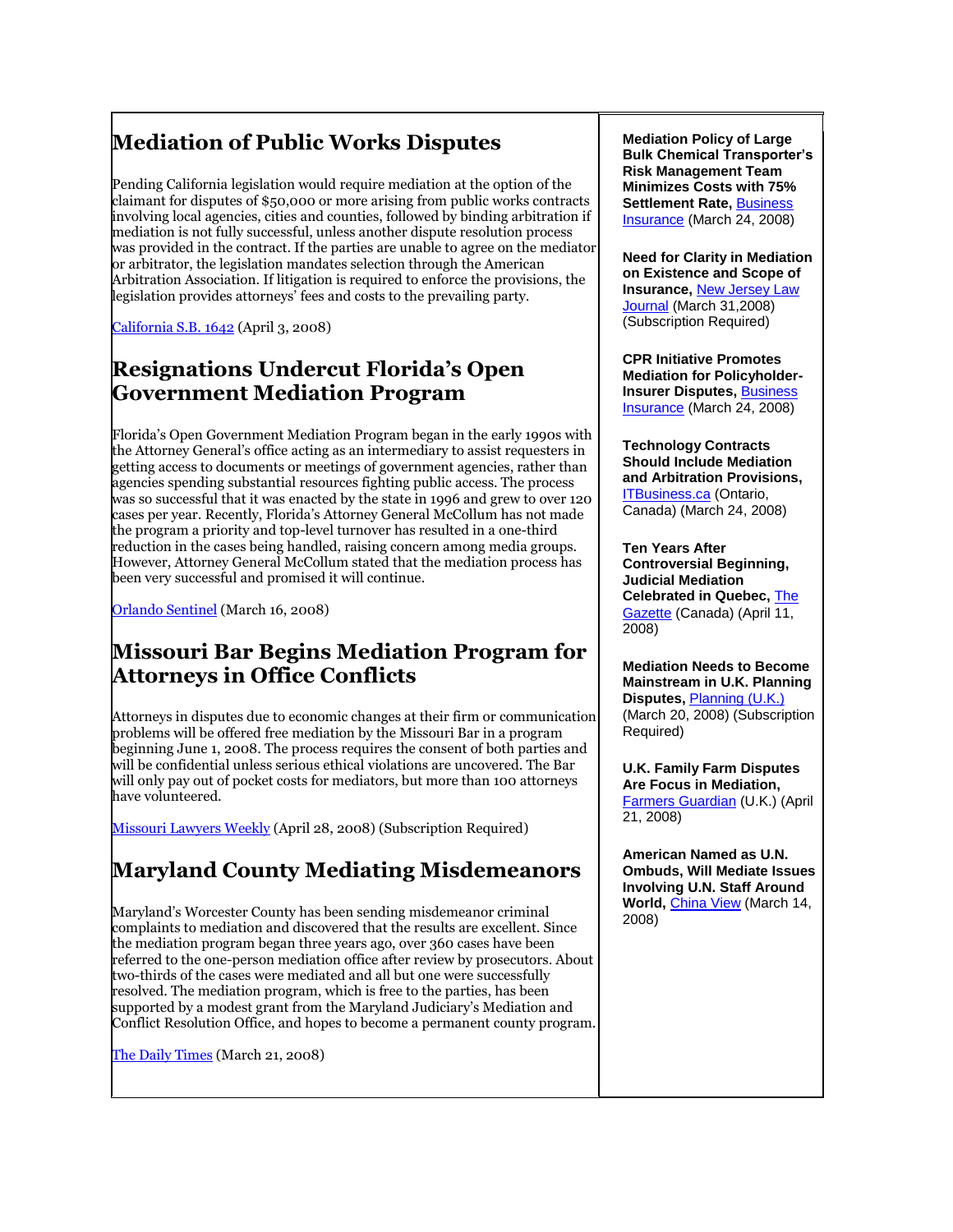## **Tennessee Judges Training in Mediation**

Reflecting the growing importance of mediation and the pressure on court dockets, 29 Tennessee judges, including four Supreme Court justices, are attending a five-day mediation training. State court figures indicate that 1,500 cases were mediated in the first quarter of the year.

[The Tennessean](http://www.tennessean.com/apps/pbcs.dll/article?AID=/20080415/NEWS03/804150363/1017/NEWS01) (April 15, 2008)

## **Online Mediation Moves to "Second Life"**

Law students in a dispute resolution class at the University of Dayton Law School are honing their skills in mediations held in the online world of Second Life, where each participant is shown as an avatar or animated character who communicates through its user's voice or by text messages. In addition to the general communication among the group, separate private Instant Messages can occur simultaneously. Compared to communicating through conference calls, personality can come through in how the avatars are dressed and move. Biases based on appearance or voice can be eliminated, but gestures and facial expressions that are important to communication are also lost.

[Dayton Daily News](http://www.daytondailynews.com/n/content/oh/story/news/local/2008/03/16/ddn031608secondlife.html) (March 16, 2008)

## **Timing Flexibility for Mandatory Mediation Increases Settlements in Toronto**

Evaluation of Toronto Superior Court's mandatory mediation requirements shows greater success by allowing more flexible timing, rather than requiring mediation to occur too quickly, although some practitioners think the delay sometimes results in parties incurring excessive legal fees which can impede settlement. Counsel have shifted perspective and appear to now be mediating to get cases settled rather than merely as a necessary step to get to trial. The Chief Justice behind the program has concluded that "mediation is the cornerstone of the justice system" in the province.

[Law Times](http://www.lawtimesnews.com/index.php?option=com_content&task=view&id=3999&Itemid=0) (Canada) (April 21, 2008)

## **Victoria, Australia Expanding Court-Connected Mediation**

Australian Supreme and County Courts will be able to send cases to mediation for the first time in a pilot project being started in Victoria, which will include large commercial disputes. Based on a Canadian model, senior judges will be involved to give the mediation process their imprimatur. The project is allocated A\$3.7 million in the current budget package for the judicial system. In addition, the budget includes a A\$5.8 million expansion of the mediation program in Magistrate Court and A\$6.2 million to expand alternative dispute resolution regionally in Victoria.

[The Age](http://www.theage.com.au/news/national/judgement-day-ahead-for-legal-system/2008/05/03/1209235234296.html) (May 4, 2008)

## **U.K. Group Urges Mediation to Remedy Design Theft**